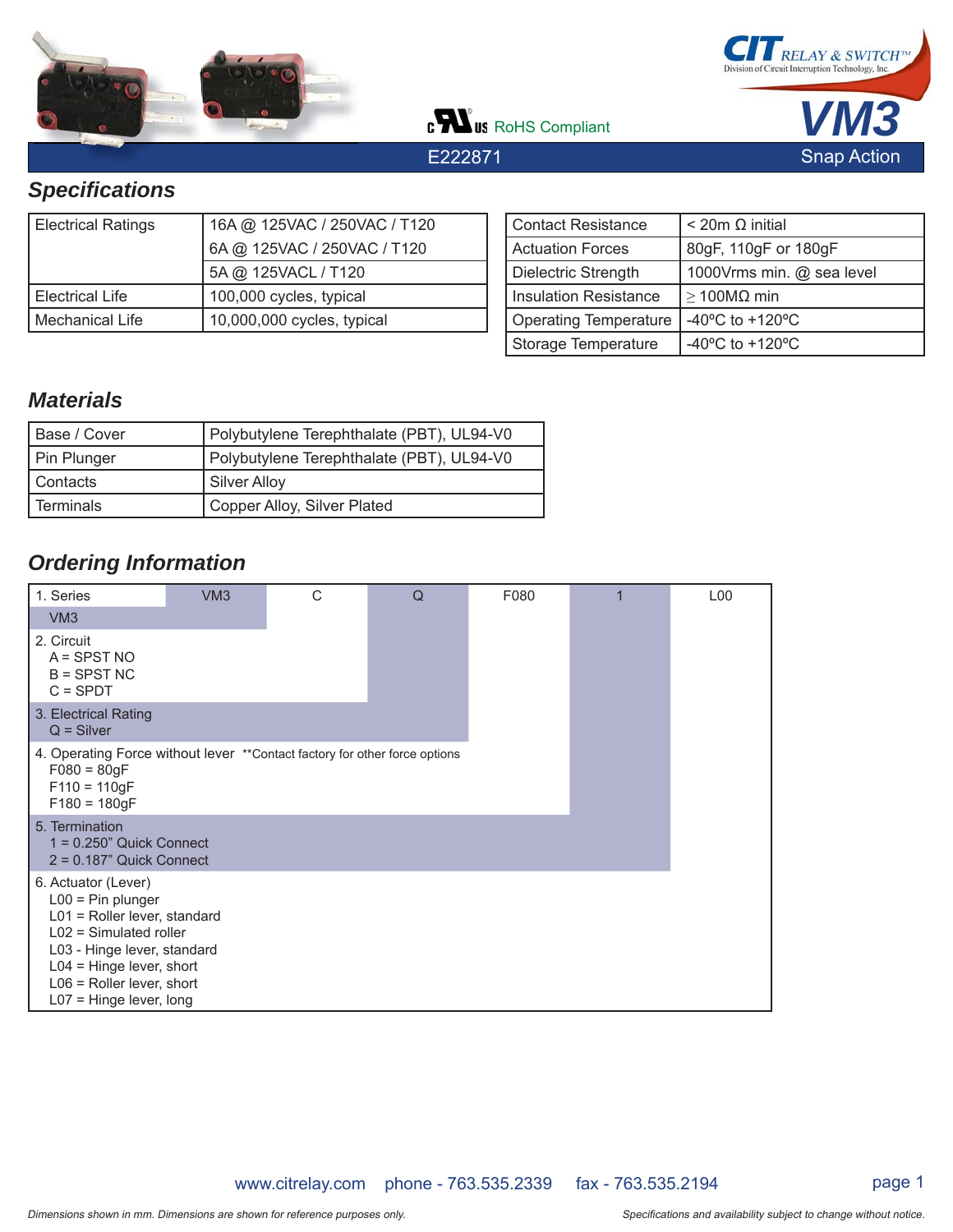

## *Dimensions*





### *Switch Characteristics*

|                              | <b>Operating Force - OF</b><br>(grams) |             |              | <b>Release Force - RF</b><br>(grams) |             |             | <b>Free Position</b>       | <b>Pre-Travel</b>                | <b>Operating</b><br><b>Position</b> |                            | <b>Movement</b><br><b>Differential</b> |
|------------------------------|----------------------------------------|-------------|--------------|--------------------------------------|-------------|-------------|----------------------------|----------------------------------|-------------------------------------|----------------------------|----------------------------------------|
| <b>Actuators</b><br>(Levers) | 80gF                                   | 110gF       | <b>180GF</b> | 80qF                                 | 110gF       | 180qF       | (FP)<br>all forces<br>(mm) | (PT)<br>all forces<br>$max$ (mm) | (OP)<br>all forces<br>(mm)          | <b>Over Travel</b><br>(OT) | (MD)<br>all forces<br>$max$ (mm)       |
| <b>LOO</b>                   | 80±20                                  | $110 + 30$  | 180±30       | 40±15                                | $90+20$     | $90+20$     | 15.7                       | 1.4                              | 14.3                                | 1.1                        | 0.4                                    |
| <b>LO1</b>                   | $40 + 15$                              | $55+20$     | 80±20        | $20 + 10$                            | 60±20       | 60±20       | 22.3                       | 3.7                              | 18.6                                | 2.5                        | 0.7                                    |
| L02                          | $40 + 15$                              | $60+20$     | 80±20        | $20 + 10$                            | 60±20       | $40 + 20$   | 20.8                       | 3.1                              | 17.7                                | 2.3                        | 0.7                                    |
| L03                          | $35 \pm 10$                            | $50+20$     | 70±20        | $18\pm8$                             | 50±20       | $50+20$     | 17.3                       | 3.3                              | 14.0                                | 2.3                        | 0.6                                    |
| <b>L04</b>                   | $65 \pm 15$                            | $95 + 20$   | 145±30       | $35 + 15$                            | $45 + 20$   | 60±20       | 16.4                       | $2.2\,$                          | 14.2                                | 1.2                        | 0.5                                    |
| <b>LO6</b>                   | 80±20                                  | 100±20      | 180±30       | $40 + 15$                            | 70±20       | 80±20       | 21.8                       | 1.9                              | 19.9                                | 1.2                        | 0.4                                    |
| <b>L07</b>                   | $18 + 10$                              | $25 \pm 10$ | $40 + 15$    | 10 <sub>±5</sub>                     | $20 \pm 10$ | $20 \pm 10$ | 19.0                       | 7.7                              | 11.3                                | 7.1                        | 1.9                                    |

page 2

### www.citrelay.com phone - 763.535.2339 fax - 763.535.2194

#### Dimensions shown in mm. Dimensions are shown for reference purposes only. This is a subjectional and availability subject to change without notice.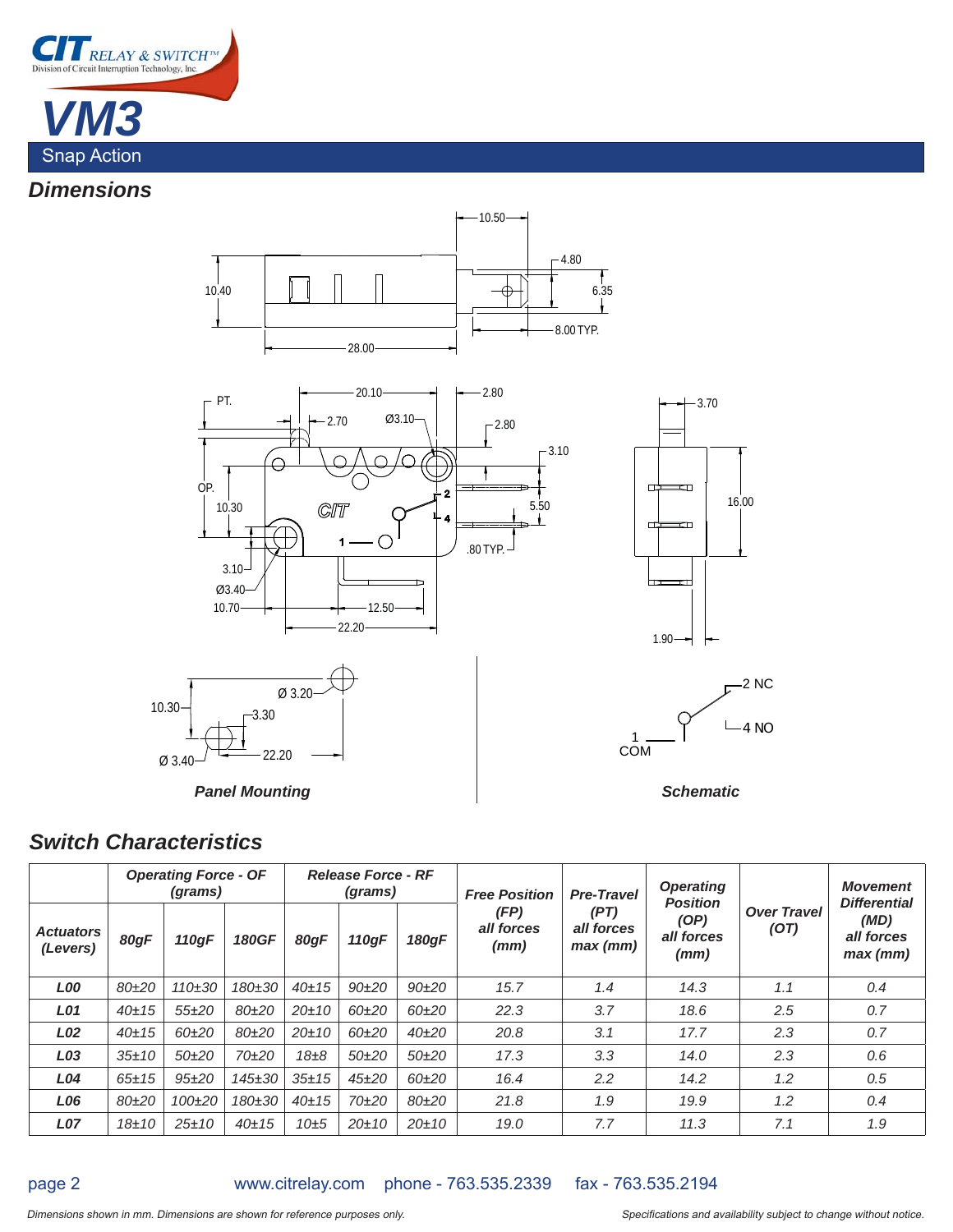

# *Terminal Options .187" Quick Connect Terminals*



## *.250" Quick Connect Terminals*













www.citrelay.com phone - 763.535.2339 fax - 763.535.2194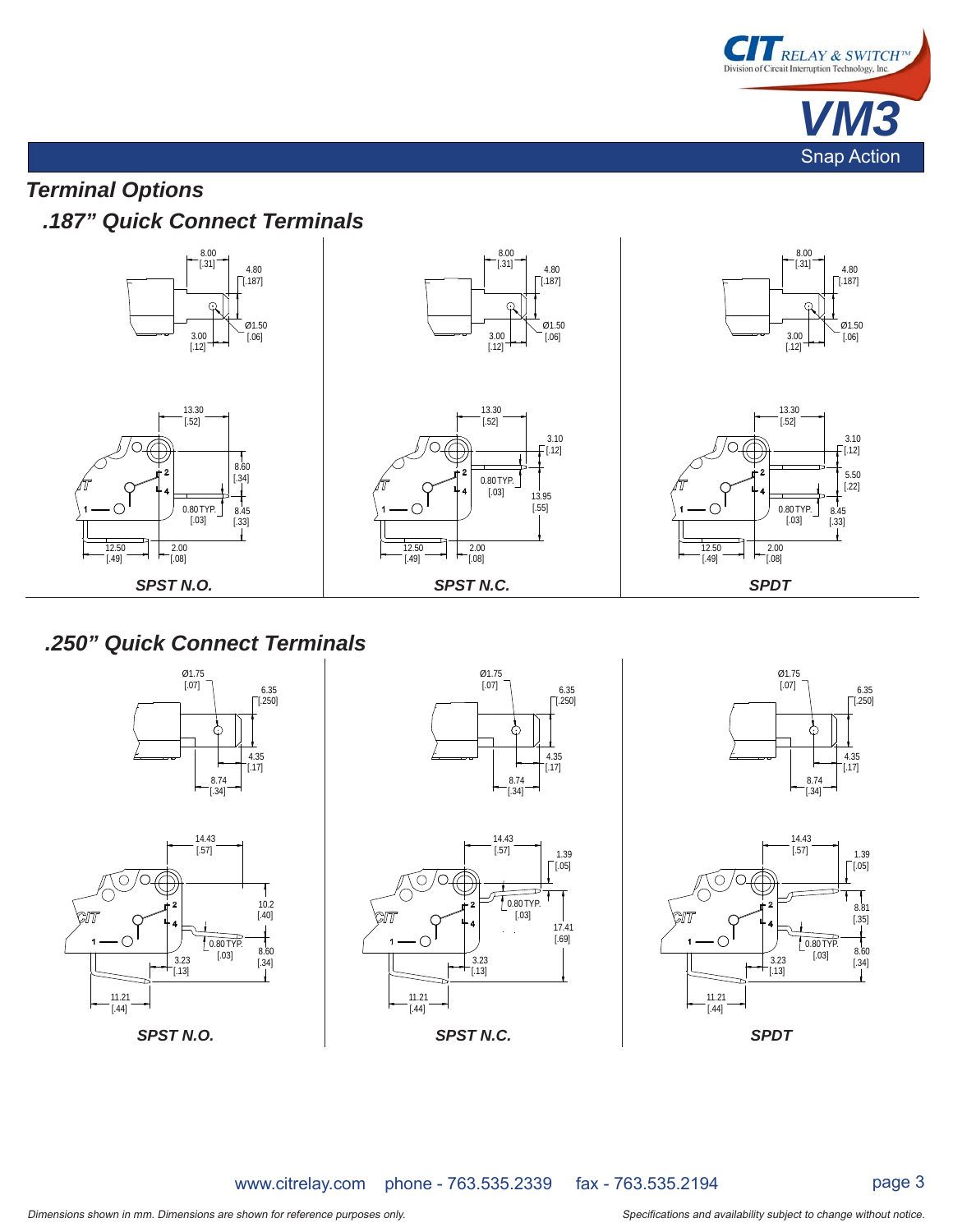

### *Levers*

















page 4

www.citrelay.com phone - 763.535.2339 fax - 763.535.2194